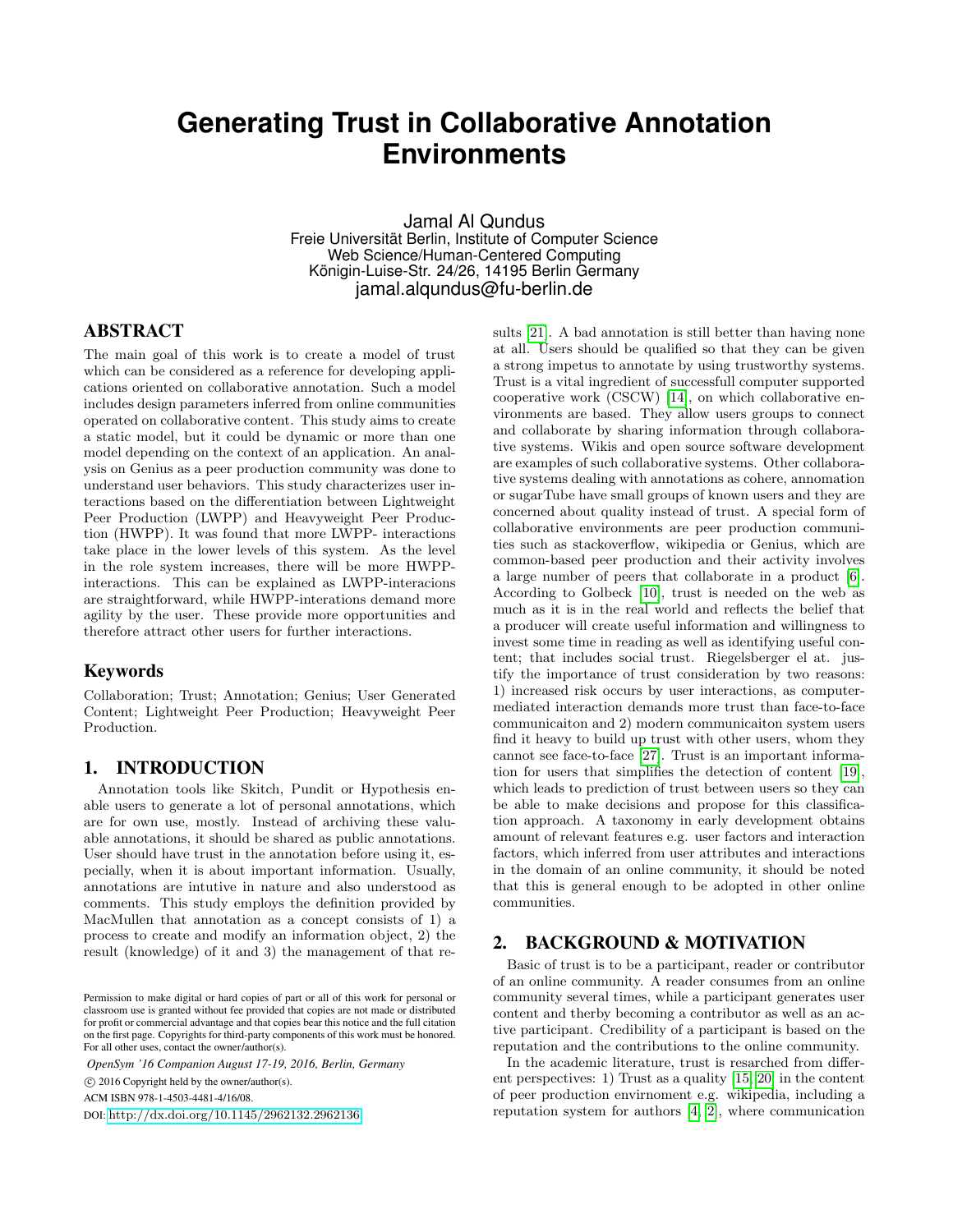and rating between peers are not used. For trust algorithms, analytical tools [\[29\]](#page-3-10) or frameworks [\[25\]](#page-3-11) are developed to compute quantitative values [\[3\]](#page-3-12). This approach helps to predict vandalism more than trust itself. 2) Content is classified as more or less trustfull and measured by surveys [\[17,](#page-3-13) [18\]](#page-3-14), in which the collected recognition is very bound to time and location and the participants number can be controlled [\[16\]](#page-3-15) or limited [\[8\]](#page-3-16), in this case, this should be used as complement or confirmation of findings. 3) Trust researched as a relationship between users with transivity characteristic [\[11,](#page-3-17) [28\]](#page-3-18) and selected knowledge [\[24\]](#page-3-19); can I trust  $c$ ? Find  $b$ , whom I trust and b trusts c, then I can trust c (a trust b  $\wedge$  b trust  $c \rightarrow a$  trust c). b could be something that I share with c e.g. location [\[31\]](#page-3-20). b can be always found, if each participant is either directly known, or through a third participant. This is not really an open collaborative environment and this is the criticism of the approach. 4) Trust as a dilemma game [\[7\]](#page-3-21) (daytrader, Prisoner's dilemma) which assumes risk, or is viewed as trust in systems and machines [\[9\]](#page-3-22). This view is not relevant to collaborative environment; the whole system will be judged based on a part of it. Trust takes in this case only the values  $\{0\%, 100\%\}$ . You trust your car and drive it if its brake system is fully functional, nothing else. 5) Trust is based on user's behaviors and content [\[14,](#page-3-1) [30\]](#page-3-23) e.g. Q&A [\[5,](#page-3-24) [26\]](#page-3-25) to address trust prediction. This approch demands experience and research by truster to judge content specially when a reference is missed. An annotation is related to an original content and this is the reference. The work of Abdul-Rahman and Hails [\[1\]](#page-3-26) and Marsh [\[22\]](#page-3-27) are most closely related to this study, which aims to infer trust in online communities by creating a model of trust and mapping it over annotations in the academic domain. This work is directed to understand and identify which factors present a high number of simple users attention to overcome a decisive boundary for dealing with content (annotation) provided by others. This activiy can be done before trust is defined which can be a personality trait or a social dilemma.

## 3. RESEARCH GOALS

Annotations are units that provide support for distant communication. Marshall focuses in her study on the form and function of annotations but she also examined that annotating students learn better through critical thinking about the content and context of the annotation [\[23\]](#page-3-28). Annotations provide the basis for active reading, and offer an essential template for collective intelligence. Readers integrate notes, comments or footnotes as clues for their thoughts in the media. This is done so that other readers can better understand the thought process of the author [\[13\]](#page-3-29). Thus, annotation is an important area of scientific research. Collaborative environments operate on trust and annotations will be ineffectual without it. Readers are inspired by an annotation, which should be trusted. Even contributors with good experience make mistakes, and therefore trust is not only person-based, but it is also reputation-based. Trust is required for active reading of annotation. Thus, it is important to find out the elements that leads to trust -if availablein annotation. The research questions considered for this study are:

- How can new knowledge be generated from annotations?
- To which extent do readers trust annotations provided

by others? And what leads to such trust?

To effectively reuse annotations provided by humans or machines, collaborative platforms will be studied to find out which design parameters are fundamental to create a model of trust. Based on these design parameters, a classification would be developed that allows further definitions of possible design parameters by inference. A set of case studies from different disciplines (such as history of science and computer linguistics) will allow for applying and evaluating the theoretical derived design parameters. As previously agreed upon, trust is essential for annotation. It is an important piece of information for users in an online community, and relying on such information can assist the users making decisions [\[19\]](#page-3-5). We aim in this work to reuse annotations to generate new knowledge about trust in annotation and to research to which extent trust is available and which parameters guide us to such trust in annotations. The goal of the study is to find out the ways to improve knowledge work based on annotations especially in the scientific context. This will be a significant foundation for a successful development of systems as well as for research oriented towards generating annotation and reusing them.

### 4. RESEARCH METHODOLOGY

Social Media (SM) has become an additional channel of content sharing variety that enables annotation of User-Generated-Content (UGC). Genius as a part of SM follows its modern way strategy that allows user to create and collaboratively modify UGC to support annotating, which makes Genius an online platform for annotations. This allows users to collaboratively create and modify any form of texts, especially music lyrics as well as literature. This is possible by breaking down text with line-by-line annotations to provide interpretations of texts. Participation on this platform can be described by certain activities. These activities are connected to specific user's rights (i.e. roles) on the platform. A user can have one of the following roles: Whitehat, Artist, Editor, Mediator, Moderator or Staff. The ordering of the roles represents the permissions of a role. Based on these permissions, a user can carry out specific activities. For example, a Whitehat is not allowed to edit a text page, as opposed to an Editor who can even delete it. Genius provides a service called Firehose, which pushes notifications about activities of the members. It is a starting point for this study for collection of data on Genius. This mechanism documents and records action of members. Firehose includes filters to select specific notification languages and topics. An activity at Firehose consists of contributor's name, type, subject, symbol of type and time stamp as overview. This study employs Firehose as a channel to be notified about user activities on Genius.

Extension of this work builds on the differentiation lightweight peer production (LWPP) and heavyweight peer production (HWPP) presented by Haythornthwaite, which are used to refer to participant contributions. LWPP involves interactions targeted to simple and independent contribution without initiation relationships among participants. Its power is its simplicity that allows numerousness of participations, in contrast to HWPP that implies extensive and time-consuming contributions and involves also more information about contribution and contributor [\[12\]](#page-3-30).

An approach model is being developed for that, it holds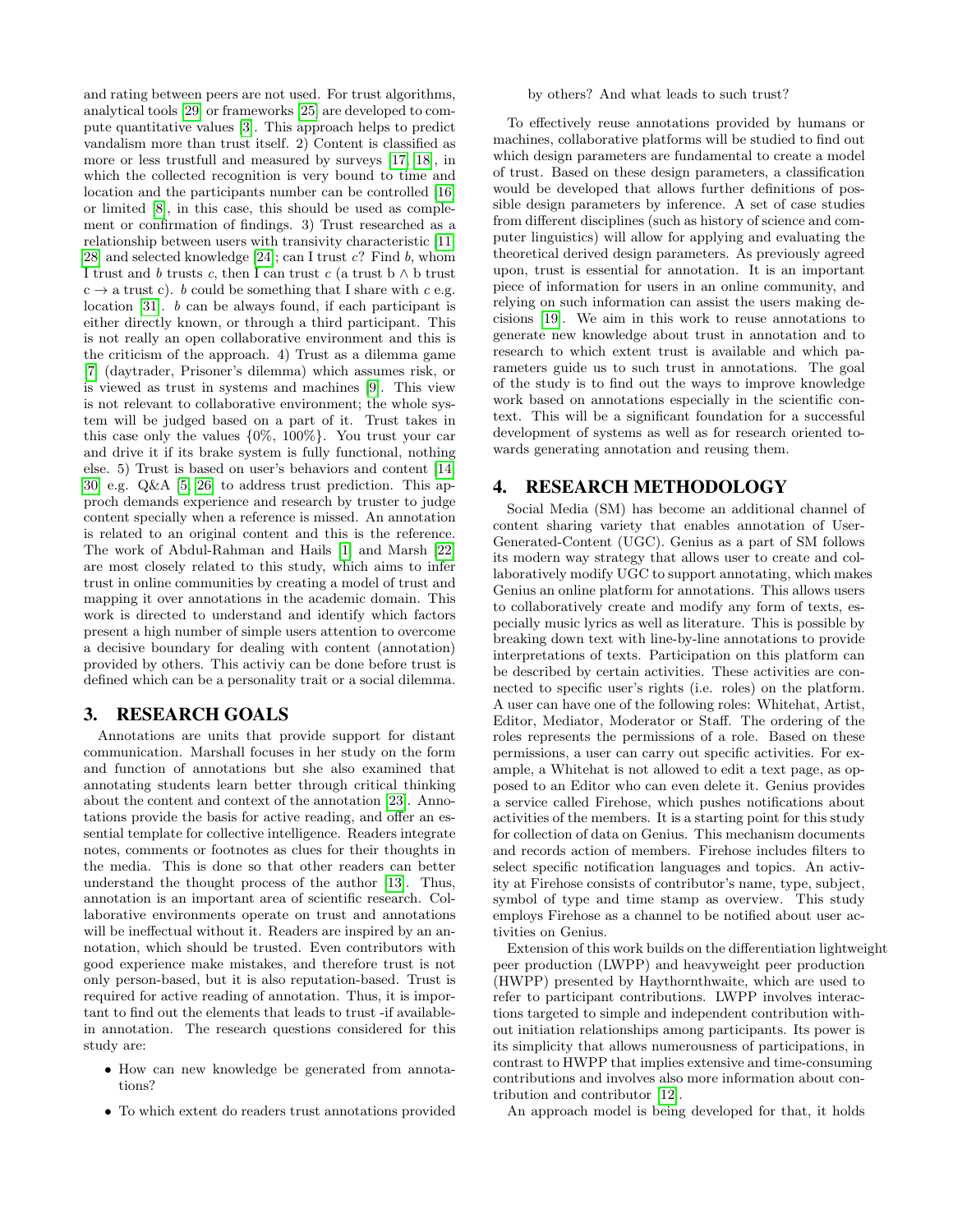a couple of operation steps: (a) getting activity notification, that includes meta data as author name, activity object and different links, (b) extracting available links, non relevant links are not going to be used, such author's profile picture (c) fetching objects like author, song page or annotation, which are provoided in JSON format and can be requested using an activity id by Genius API (d) identifying and classifiying the gathered information in author, activity, annotation, song page etc. and (i) forwarding obtained findings into PostgreSQL database. Obvouisly, trusting is an intuitive process; this proposed method enables us to understand the users mental model of interpretations, which are very close to our annotations comprehension. The differntiation between LWPP and HWPP helps us to identify from which activities we can exract specific information. That will assist the relevant parameters for supporting users to trust and then to deal with provided annotations. The used role-system will give us a good indication for the necessity of such a system in an collaborative annotation environment in the academic context, due to the variety of scholar degrees.

#### 5. RESULTS

Data from Genius over an observation period of five weeks (from Nov 2015) resulted in 1,306,560 activities by 162,747 users on 77,806 unique pages. These activities were aggregated and are described in a subject-predicate-object format, into so-called activity types.

Besides, the characterization based on the formal role system, participation on Genius can be characterized by user's commitment, production and user engagement and the significance of the participation [\[12\]](#page-3-30). This study use these features to differentiate LWPP and HWPP on Genius. Table [1](#page-2-0) illustrates such classification. By uploading text, users can begin to collaborate on the created page. The collaboration process can then include "upvote a description", which can be described as a lightweight collaborative activity, since it is just "a click". The activity "create a description" which is a form of heavyweight collaborative activity, since it is more complex and time-consuming for the participant.

First, a general overview on possible activities on Genius has been showcased. Secondly, a classification of the userOs activities in terms of their formal roles as well as their light and heavyweight collaborative activity is performed. For example, Artists and Staffs are the roles with the most generated content, as shown in Figure [1](#page-2-1) and in Table [2.](#page-2-2)



<span id="page-2-1"></span>Figure 1: LWPP and HWPP Interactions This diagram illustrates an overview of the interactions of Genius collaboration according to LWPP and HWPP

The first version of this taxonomy involves that an application should have an approach of user classes known as layer model including at least three layers (reader, actor and leader) similar to the role system of Genius. This differentiation is necessary, since users are cautious of content provided by contributors at higher levels and they are more ready to

<span id="page-2-0"></span>

| Table 1: Collaboration Interactions |               |             |  |  |
|-------------------------------------|---------------|-------------|--|--|
|                                     | Predicate     | Object      |  |  |
| Lightweight                         | cosigned      | annotation  |  |  |
|                                     | marked        | comment     |  |  |
|                                     | accepted      | description |  |  |
|                                     | archived      | Song Page   |  |  |
|                                     | deleted       | suggestion  |  |  |
|                                     | downvoted     | user        |  |  |
|                                     | incorporated  | comment     |  |  |
|                                     | moved         |             |  |  |
|                                     | gave access   |             |  |  |
|                                     | registration  |             |  |  |
|                                     | rejected      |             |  |  |
|                                     | upvoted       |             |  |  |
|                                     | $un$ -/pinned |             |  |  |
|                                     | un-/locked    |             |  |  |
|                                     | verified      |             |  |  |
|                                     | followed      | Song Page   |  |  |
|                                     |               | user        |  |  |
|                                     | pyonged       | description |  |  |
|                                     |               | annotation  |  |  |
|                                     |               | Song Page   |  |  |
|                                     | created       | annotation  |  |  |
| Heavyweight                         | edited        | description |  |  |
|                                     | merged        | Song Page   |  |  |
|                                     | integrated    | meta data   |  |  |
|                                     | mentioned     |             |  |  |
|                                     | posted        |             |  |  |
|                                     | replied       |             |  |  |
|                                     | proposed      | reply       |  |  |
|                                     | added         | suggestion  |  |  |
|                                     |               | edit        |  |  |
|                                     |               | comment     |  |  |

This table illustrates the predicates of collaboration design on Genius, which are classified into LWPP and HWPP. Each predicate can form an activity with each object from it's group. Groups are separated by a horizontal line.

Table 2: Generated Annotation Activities by Roles

<span id="page-2-2"></span>

| Role      | Users count | Annotation | Annotation       |
|-----------|-------------|------------|------------------|
|           |             | activity   | activity per day |
| Whitehat  | 466,448     | 54,438     | 8.56             |
| Editor    | 139,505     | 1,869      | 74.64            |
| Moderator | 82,968      | 679        | 122.19           |
| Staff     | 50,060      | 177        | 282.82           |
| Artist    | 20,185      | 39         | 517.56           |
| Mediator  | 3,685       | 19         | 193.94           |

This table shows the association roles to generated annotation activities based on the period of analysis

interact with their content. Even if there is no concrete definition of trust that is used in this study, but this willingness to interact is a sign of trust by the author. For the same format of layer model, offered activities should be allocated in at least two classifications according to LWPP and HWPP. The contributions should have a layout standard like a formatted template, where users can view the references about content as well as author.